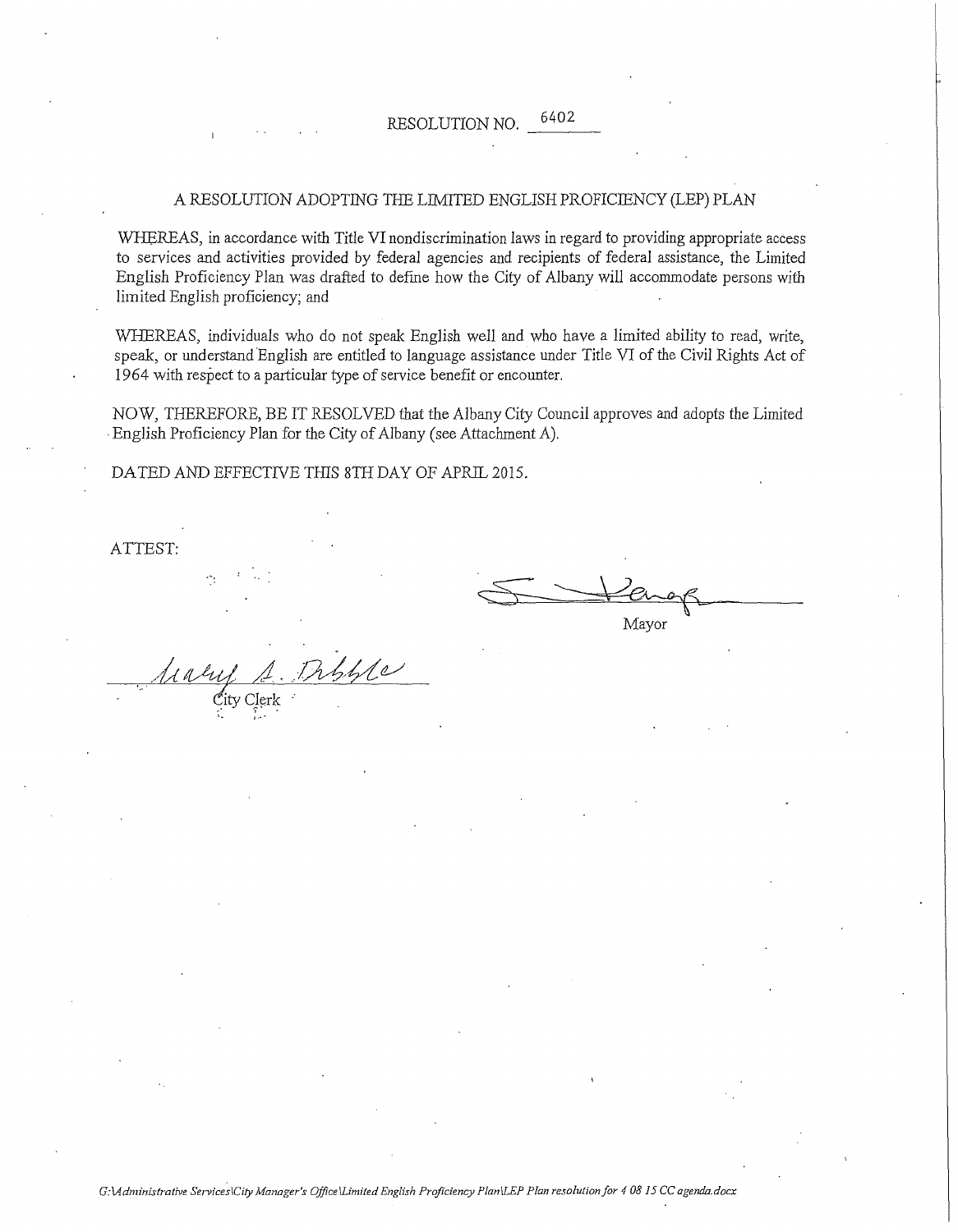

# **Limited English Proficiency Plan**

# **City of Albany, Oregon**

# Adopted: TBD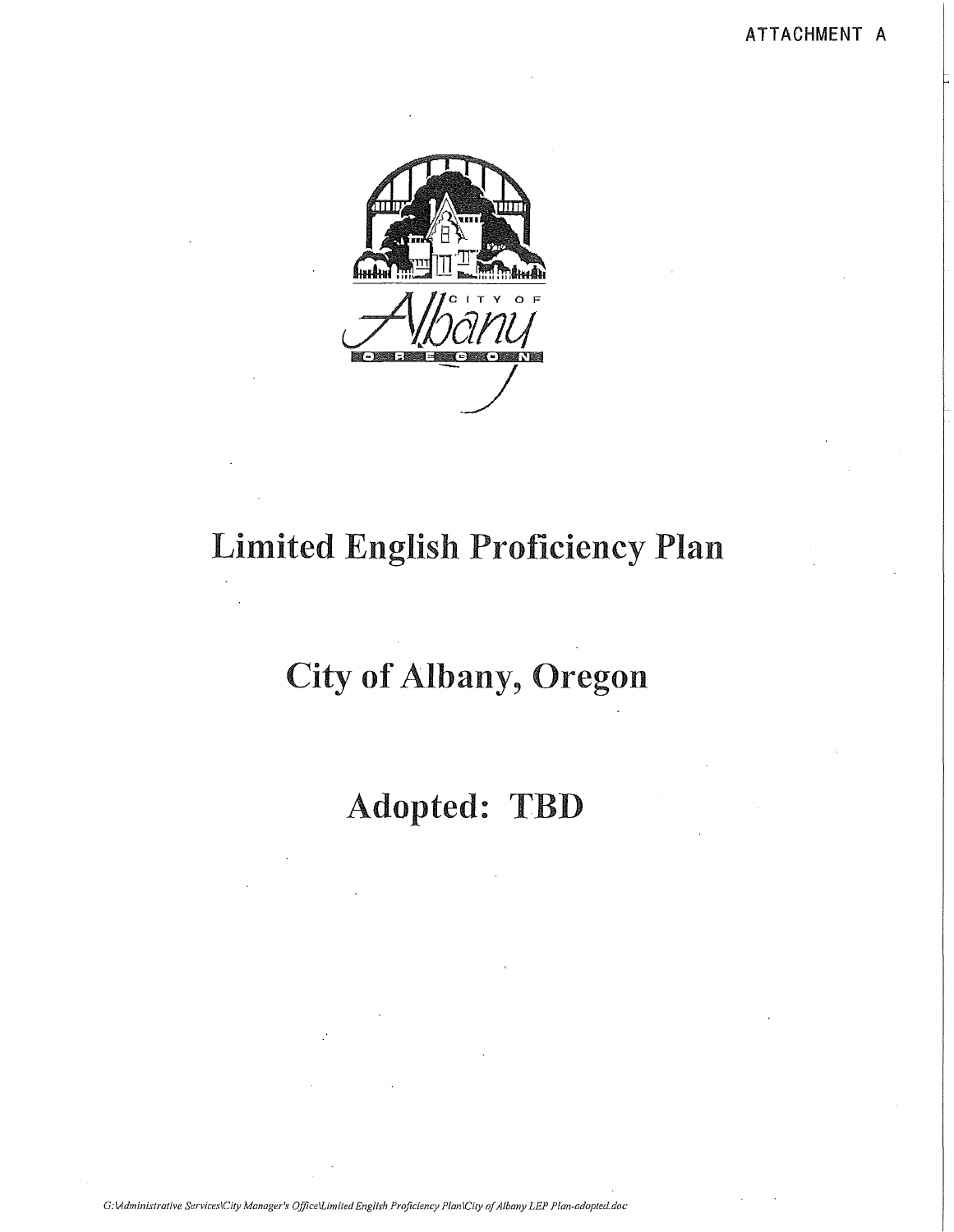### **Table of Contents**

| Methodology for Assessing Needs and Reasonable Steps for an Effective LEP Plan3 |
|---------------------------------------------------------------------------------|
|                                                                                 |
|                                                                                 |
|                                                                                 |
| Factor 3: The Nature of Importance of the Program, Activity, or Service to LEP4 |
|                                                                                 |
|                                                                                 |
|                                                                                 |
|                                                                                 |
|                                                                                 |
|                                                                                 |
|                                                                                 |
|                                                                                 |
|                                                                                 |
|                                                                                 |
|                                                                                 |

 $\sim$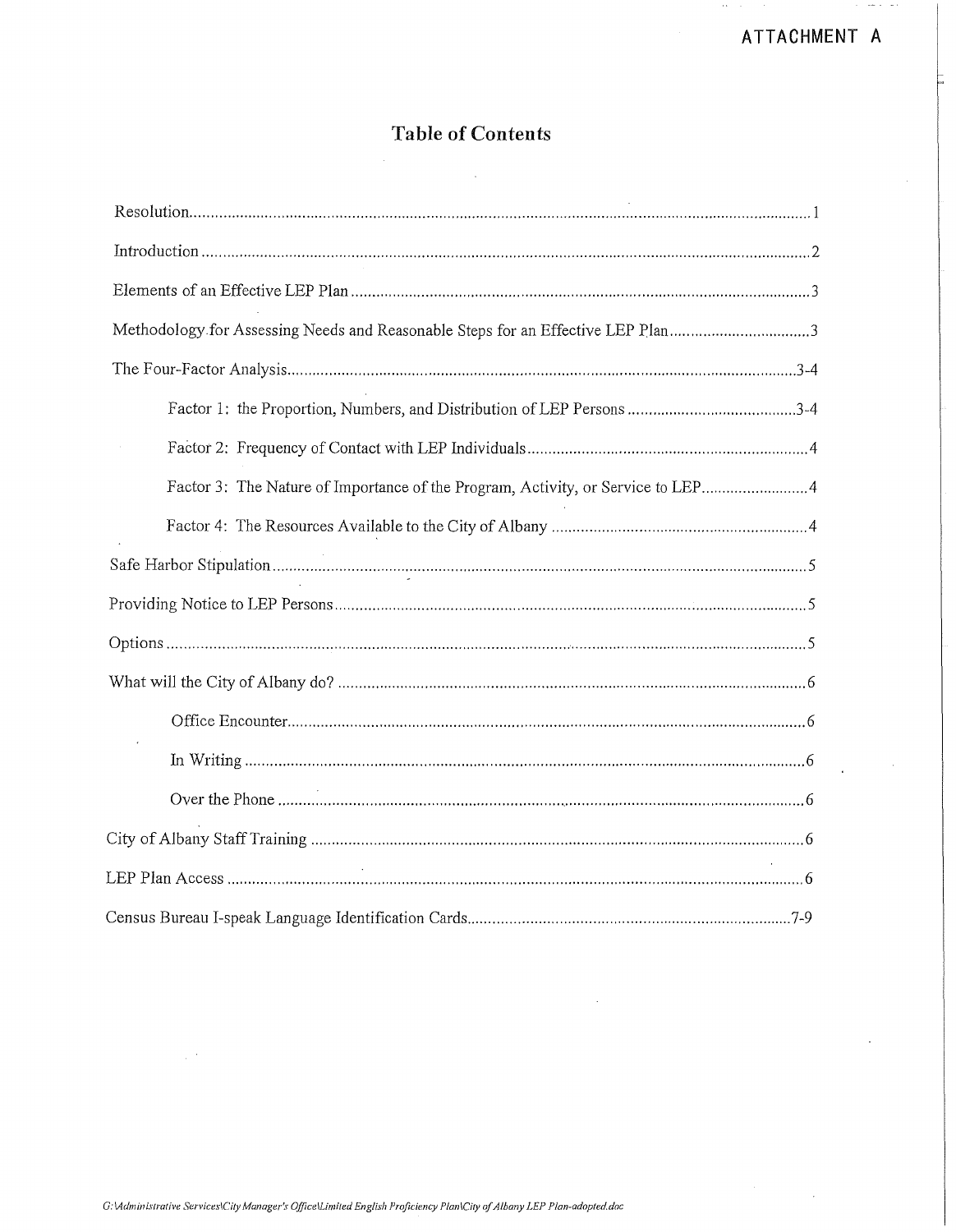#### RESOLUTION NO.  $\frac{02}{1}$

#### A RESOLUTION ADOPTING THE LIMITED ENGLISH PROFICIENCY (LEP) PLAN

WHEREAS, in accordance with Title VI nondiscrimination laws in regard to providing appropriate access to services and activities provided by federal agencies and recipients of federal assistance, the Limited English Proficiency Plan was drafted to defme how the City of Albany will accommodate persons with limited English proficiency; and

WHEREAS, individuals who do not speak English well and who have a limited ability to read, write, speak, or understand English are entitled to language assistance under Title VI of the Civil Rights Act of 1964 with respect to a particular type of service benefit or encounter.

NOW, THEREFORE, BE IT RESOLVED that the Albany City Council approves and adopts the Limited ···English Proficiency Plan for the City of Albany (see Attachment A).

DATED AND EFFECTIVE THIS 8TH DAY OF APRIL 2015.

ATTEST:

 $\frac{1}{\sqrt{M}}$ 

ity Clerk ·  $\mathbb{Z}$ ity Cierk $\mathbb{Z}$ 

**1**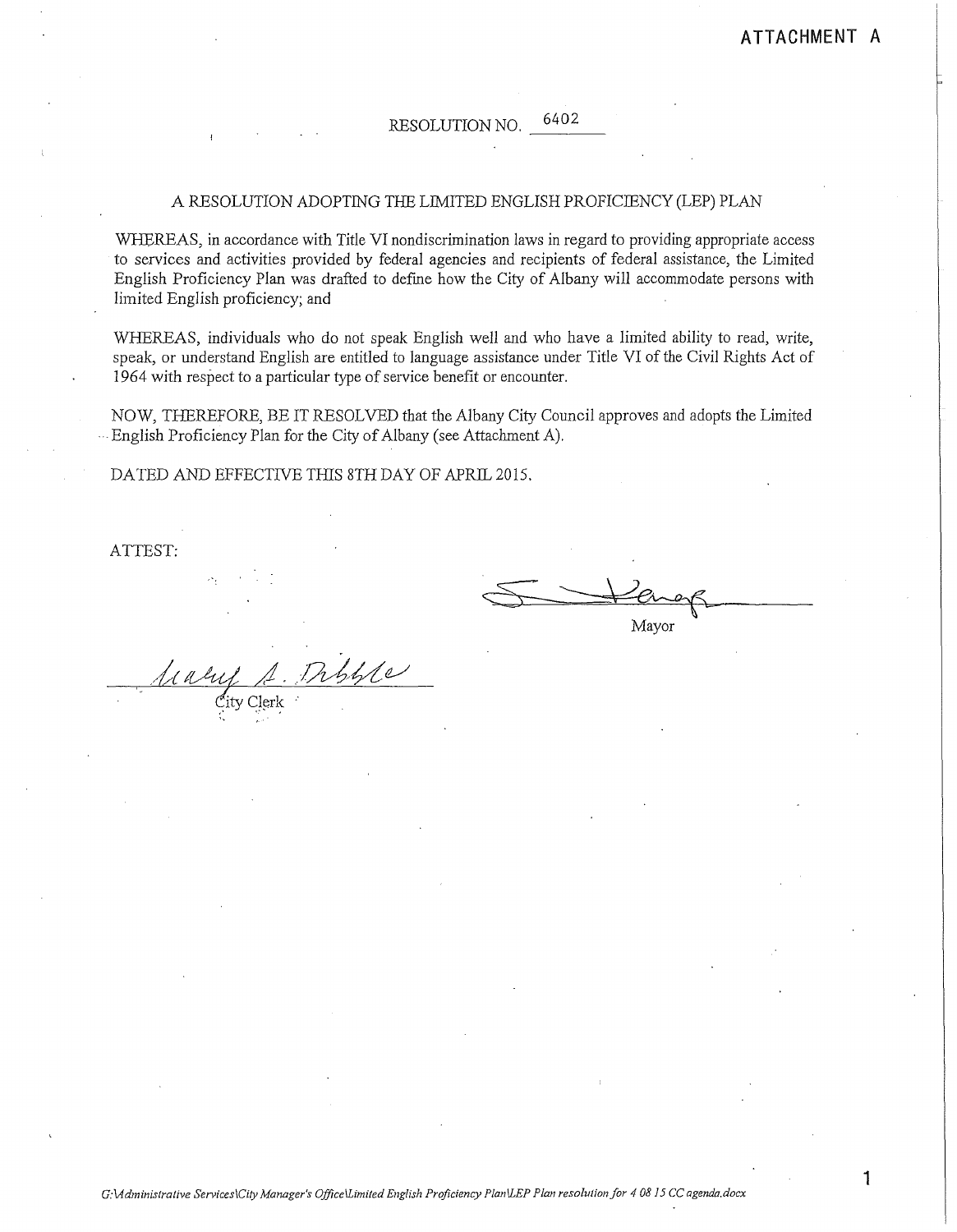#### **Introduction**

This *Limited English Proficiency Plan* has been prepared to address the City of Albany's responsibilities as a recipient of federal financial assistance as they relate to the needs of individuals with limited English language skills. The plan has been prepared in accordance with Title VI of the Civil Rights Act of 1964, 42 U.S.C. 2000d, et seq, and its implementing regulations, which state that no person shall be subjected to discrimination on the basis of race, color, or national origin.

Executive Order 13 166, titled *Improving Access. to Services for Persons with Limited English Proficiency,*  indicates that differing treatment based upon a person's inability to speak, read, write, or understand English is a type of national origin discrimination. It directs each agency to publish guidance for its respective recipients clarifYing their obligation to ensure that such discrimination does not take place. This order applies to all state and local agencies which receive federal funds, including the City of Albany.

The City of Albany receives funds from the U.S. Department of Housing and Urban Development, under Title I of the Housing and Community Development Act of 1974, as amended, 42 U.S.C. §5301 (1994) via the State of Oregon through its Oregon Infrastructure Finance Authority (IFA).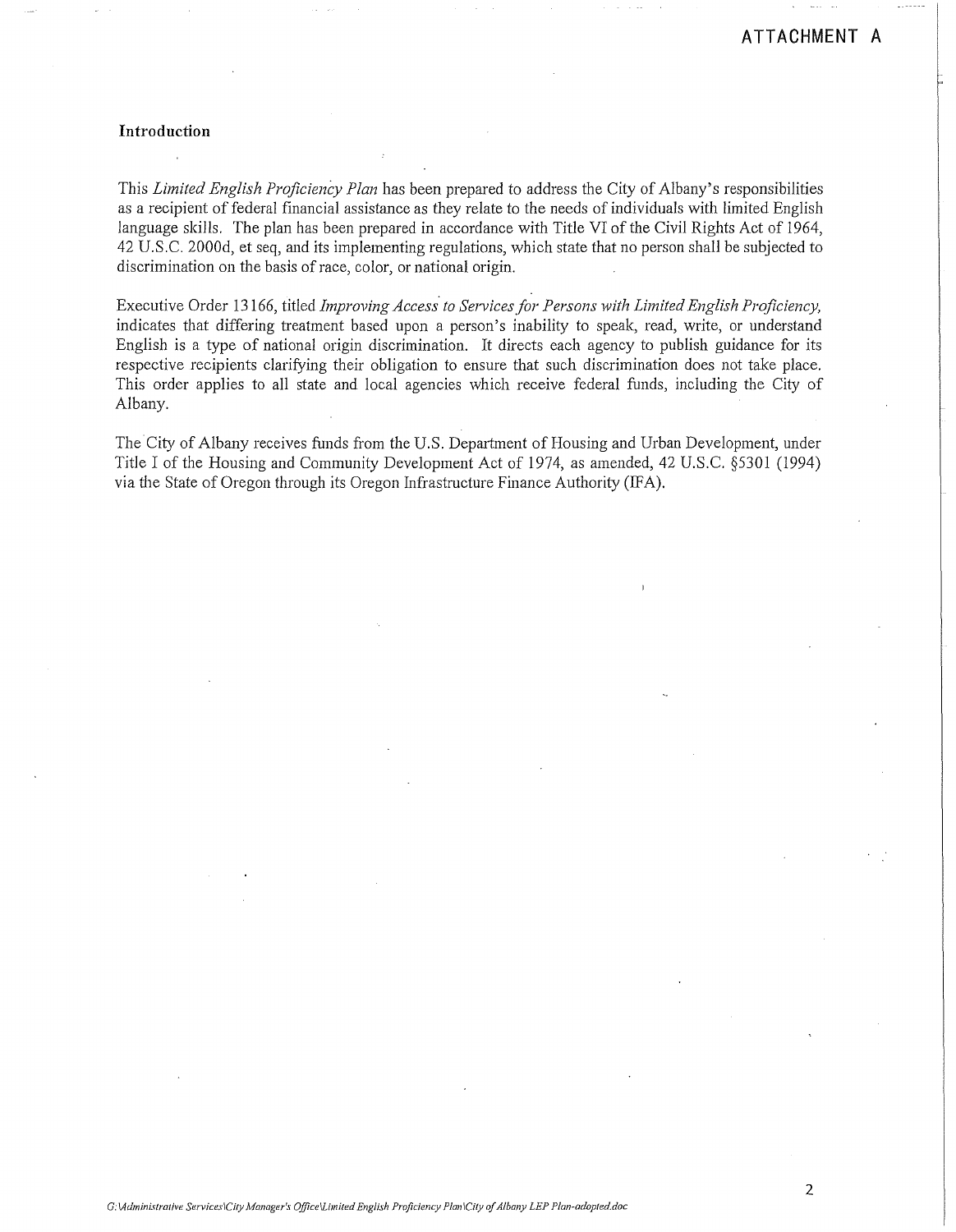#### **Elements of an Effective LEP Plan**

The U.S. Department of Justice, Civil Rights Division has developed a set of elements that may be helpful in designing an LEP policy or plan. These elements include:

- 1. Identifying LEP persons who need language assistance.
- 2. Identifying ways in which language assistance will be provided.
- 3. Training staff.
- 4. Providing notice to LEP persons.
- 5. Monitoring and updating the LEP Plan.

These recommended elements have been incorporated into this plan.

#### **Methodology for Assessing Needs and Reasonable Steps for an Effective LEP Plan**

The City of Albany follows four factors that apply to the various kinds of contacts that the public has to access language needs and decides what reasonable steps it should take to ensure meaningful access for LEP persons:

- 1. The number or proportion of LEP persons eligible to be served or likely to be encountered by a program, activity, or service of the recipient or grantee.
- 2. The frequency with which LEP individuals come in contact with the program.
- 3. The nature and importance of the program, activity, or service provided by the recipient to the LEP community.
- 4. The resources available to the City of Albany and the overall cost.

The greater the number or proportion of eligible LEP persons, the greater the frequency with which they have contact with a program, activity, or service; and the greater the importance of that program, activity, or service, the more likely enhanced language services will be needed.

#### **The Four-Factor Analysis**

This plan uses the four-factor analysis of an individualized assessment considering the four factors outlined above. Each of the following factors is examined to determine the level and extent of language assistance measures required. Recommendations are then based on the results of the analysis.

#### **Factor 1: The Proportion, Numbers, and Distribution ofLEP Persons**

The Census Bureau has a range of four classifications of how well people speak English. The classifications are 'very well,' 'well,' 'not well,' and 'not at all.' Table 1 shows the number and percent of persons in regards to their English language skills for the City of Albany.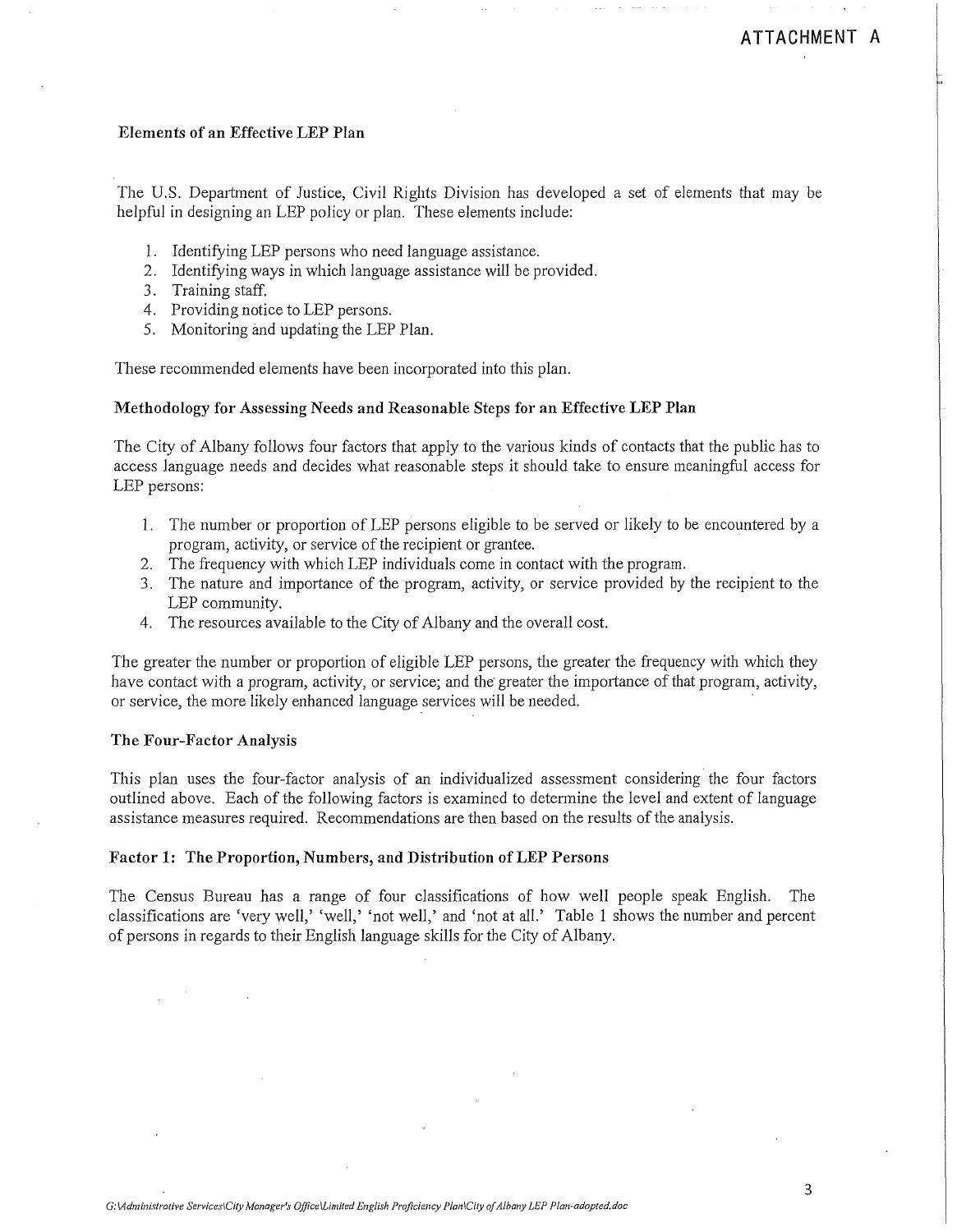| 2008-2012 American Community Survey |                 |  |  |  |  |
|-------------------------------------|-----------------|--|--|--|--|
|                                     | Albany, Oregon  |  |  |  |  |
| Estimate                            | Margin of Error |  |  |  |  |
| 46,340                              | $+/-260$        |  |  |  |  |
| 89.4%                               | $+/-1.7$        |  |  |  |  |
| 10.6%                               | $+/-1.7$        |  |  |  |  |
| 7.7%                                | $+/-1.5$        |  |  |  |  |
| 1.1%                                | $+/-0.4$        |  |  |  |  |
| 1.4%                                | $+/-0.5$        |  |  |  |  |
| 0.4%                                | $+/-0.2$        |  |  |  |  |
| 41,428                              | $+/-1.7$        |  |  |  |  |
| 3,569                               | $+/-684$        |  |  |  |  |
| 1,720                               | $+/-8.1$        |  |  |  |  |
| 1,849                               | $+/-8.1$        |  |  |  |  |
| 508                                 | $+/-195$        |  |  |  |  |
| 460                                 | $+/-8.3$        |  |  |  |  |
| 48                                  | $+/-8.3$        |  |  |  |  |
| 631                                 | $+/-244$        |  |  |  |  |
| 485                                 | $+/-10.7$       |  |  |  |  |
| 146                                 | $+/-10.7$       |  |  |  |  |
|                                     |                 |  |  |  |  |

#### Table 1: Language spoken at home by ability to speak English (population age 5 and older)

Based on this information, there are 2,043 out of 46,340 (or 4.4 percent) who speak English less than "very well."

#### Factor 2: Frequency of Contact with LEP Individuals

In November, 2014, the City conducted an informal survey of our employees with regard to whether they have had encounters with LEP individuals in the performance of their job functions. We have offices accessible to the public, and, therefore, accessible to LEP individuals; and we have staff who work in the field and could encounter LEP individuals. Additionally, bimonthly City Council meetings are held which LEP individuals potentially could attend. Given the small concentration of LEP individuals in Albany, (see Table 1), the probability of our employees encountering an LEP individual is relatively low.

#### Factor 3: The Nature and Importance of the Program, Activity, or Service to LEP

The City of Albany serves individuals throughout the community in a variety of ways including managing roads, water, sewer, fire, law enforcement, and other services to residents and individuals from outside of the city, such as visitors and those traversing the state. The services that the City provides are very important to an individual's day-to-day life; denial of services to an LEP individual could have a significant detrimental effect.

#### Factor 4: The Resources Available to the City of Albany

The City reviewed available resources for providing LEP assistance. A local individual is available to translate written documents from English to Spanish as needed at an hourly rate within a reasonable time period. The cost associated with the necessary translation in order to comply with LEP requirements is expected to be minimal and will be allocated on an as-needed basis.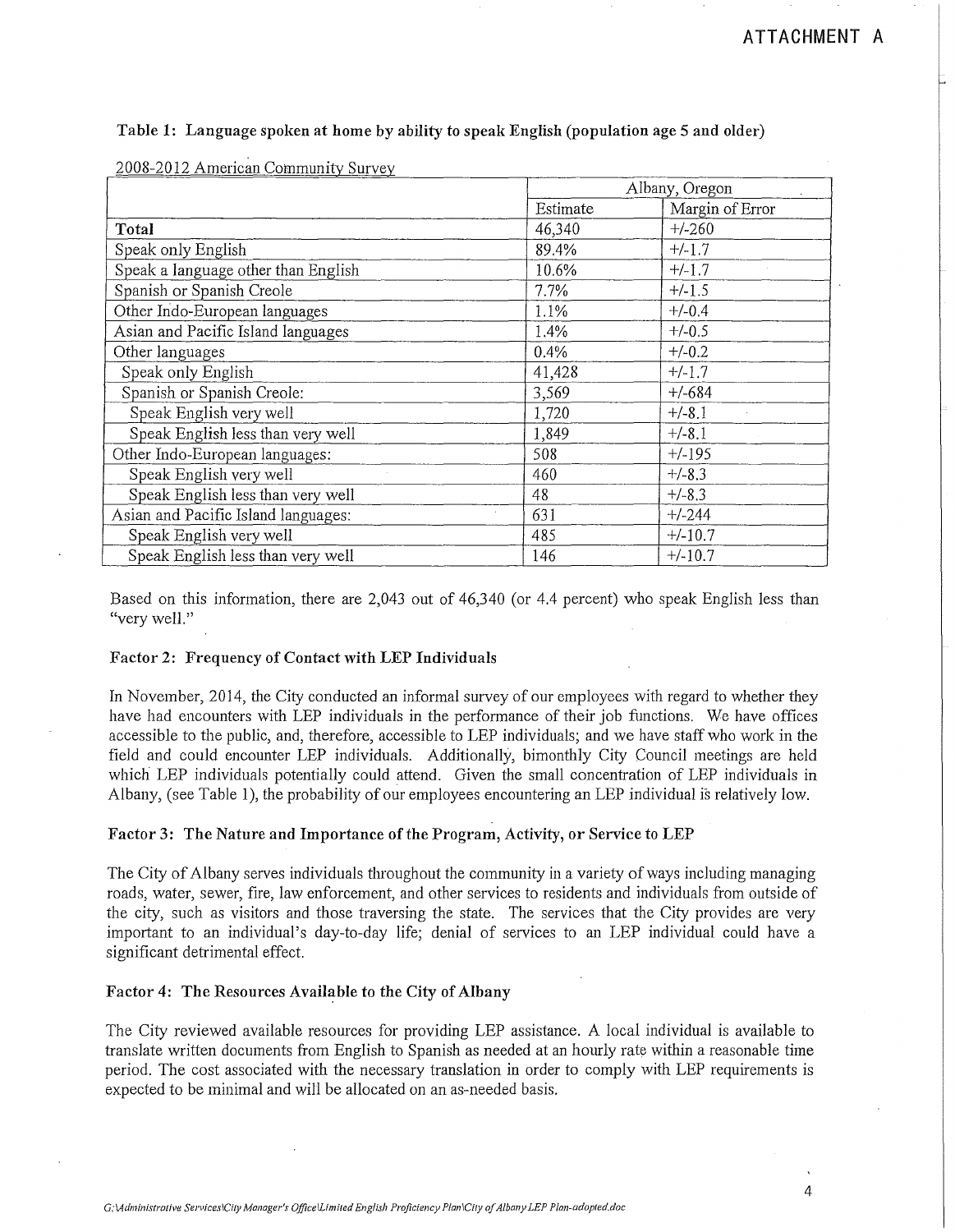#### **Safe Harbor Stipulation**

Federal law provides a safe-harbor stipulation so that recipients can ensure with greater certainty that they comply with the obligation to provide written translations in languages other than English. Safe harbor means that, if a recipient provides written translation in certain circumstances, such action will be considered strong evidence of compliance with the recipient's written-translation obligations under Title VI.

The failure to provide written translations under the circumstances does not mean there is noncompliance, but rather provides a guide for recipients who would like greater certainty of compliance than can be provided by a fact-intensive, four-factor analysis. For example, even if a safe harbor is not used, if written translation of a certain document(s) would be so burdensome as to defeat the legitimate objectives of this program, it is not necessary. Other ways of providing meaningful access, such as an effective oral interpretation of certain vital documents, might be acceptable under such circumstances.

Strong evidence of compliance with the recipient's written-translation obligation under safe harbor includes providing written translation of vital documents for each eligible LEP language group eligible to be served or likely to be affected or encountered. Translation of other documents, if needed, can be provided orally.

This safe-harbor provision applies to the translation of written documents only. It does not affect the requirement to provide meaningful access to LEP individuals through competent oral interpreters where oral language services are needed.

Given the low concentration of LEP individuals (as seen in Table 1), the City has deemed that written translations of vital documents should be made upon request.

#### **Providing Notice to LEP Persons**

The City of Albany, based on the four factors, will provide language service by notifying LEP persons of services available free of charge. Notifications to LEP persons include:

- 1. Posting notice of the LEP Plan and notification in languages LEP persons would understand that persons requiring language assistance or special accommodations will be provided interpretation or translation services free of charge with reasonable advance notice to the City.
- 2. City staff will be informally surveyed periodically on their experience concerning any contacts with LEP persons during the previous year to identify modifications to this plan to improve outreach and services to persons with limited English proficiency.

#### **Options**

Federal fund recipients have two main ways to provide language services: oral interpretation in person or via telephone interpretation service, and written translation. The correct mix should be based on what is both necessary and reasonable in light of the four-factor analysis.

The City defines an interpreter as a person who translates spoken language orally. A translator translates written language from one language into another.

Considering the low concentration of LEP individuals in Albany and the City's financial resources, it is necessary to limit language aid to the most basic and cost-effective services.

The City will use oral interpretation options to ensure equal qccess to LEP individuals and to comply with LEP regulations.

Vital documents will be translated as needed, based on the four-factor analysis.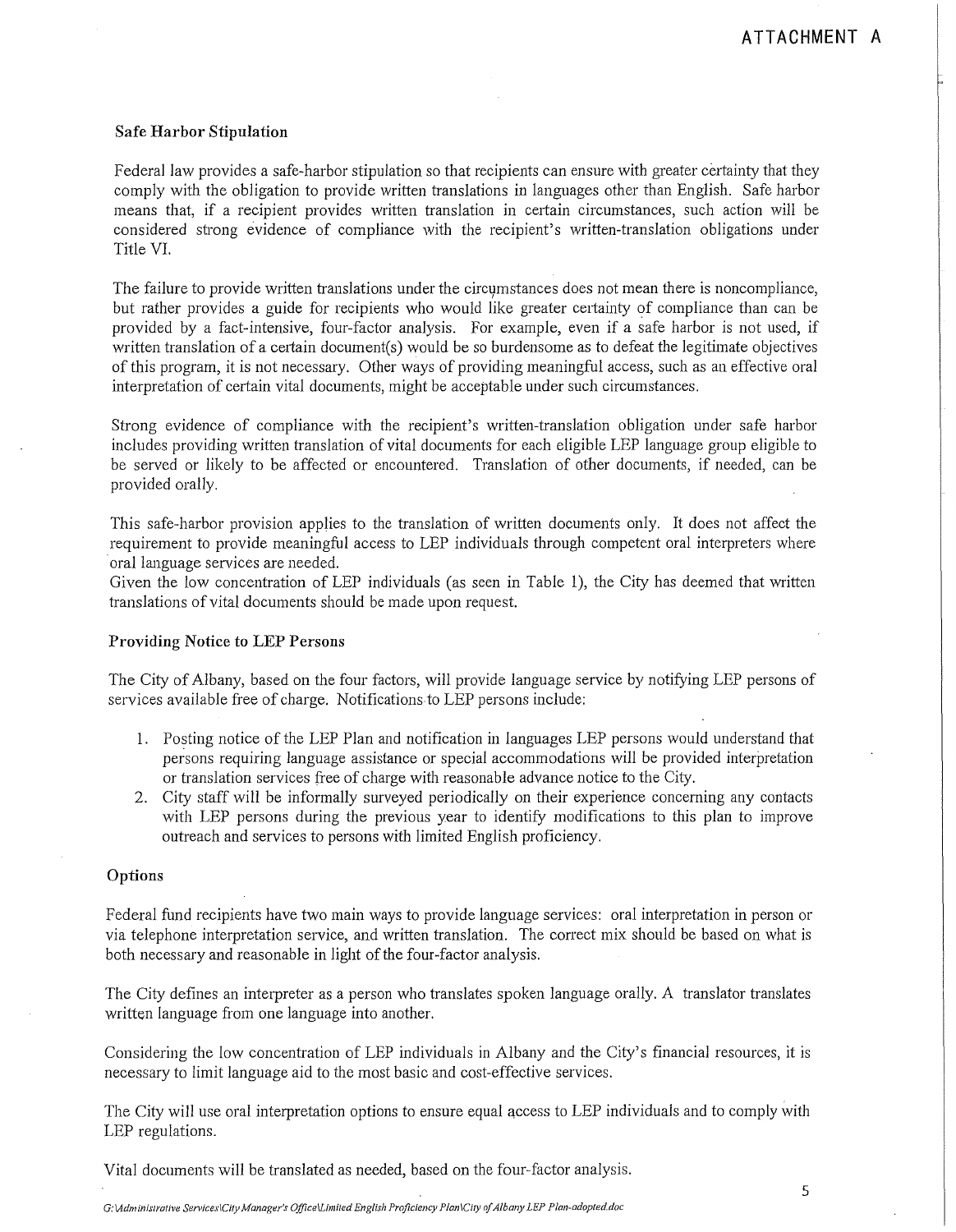#### What will the City of Albany do?

- $\triangleright$  Provide interpreter services at public meetings with advance notice of at least seven (7) working days,.
- $\triangleright$  Provide notice that interpretation services are available for public meetings by placing statements in meeting notices and other relevant publications.
- $\triangleright$  Provide the Census Bureau I-speak language identification cards to all employees who may potentially encounter LEP individuals.
- $\triangleright$  Receive complaints in legible writing and route to the Title VI coordinator.

When a City employee encounters an LEP individual, s/he will follow the procedure listed below.

#### OFFICE ENCOUNTER

- 1. Provide an I-speak language identification card to determine the language spoken by the LEP individual.
- 2 .. Once the language is determined, provide information to the Title VI coordinator, who will contact an interpreter.
- 3. If the need for a vital document to be translated arises, the Title VI coordinator will have the document translated and provided to the requestor as soon as possible.

#### IN WRITING

- 1. Once written communication has been received, it will be immediately forwarded to the Title VI Coordinator.
- 2 .. The Title VI Coordinator will contact a translator to determine what information or action is being requested.
- 3. The Title VI Coordinator will work with the appropriate resources to provide the requested service in a timely manner.

#### OVER THE PHONE

- 1. If someone calls a City office speaking a language other than English, staff will make every attempt to keep that caller on the line until an interpreter can be reached to, if possible, determine the caller's language.
- 2. Once the caller's language has been identified, staff will provide the requested assistance.

#### City Staff Training

City staff will be provided training on the requirements for providing ineaningful access to services for LEP individuals.

#### LEP Plan Access

A copy of the LEP plan document can be requested at Albany City Hall during normal business hours; at both branches of the Albany Public Library; and on the City's website, www.cityofalbany.net. Any person or agency may also request a copy by contacting:

City Manager Wes Hare City of Albany P.O. Box490 Albany, OR 97321 Phone: 541-917-7505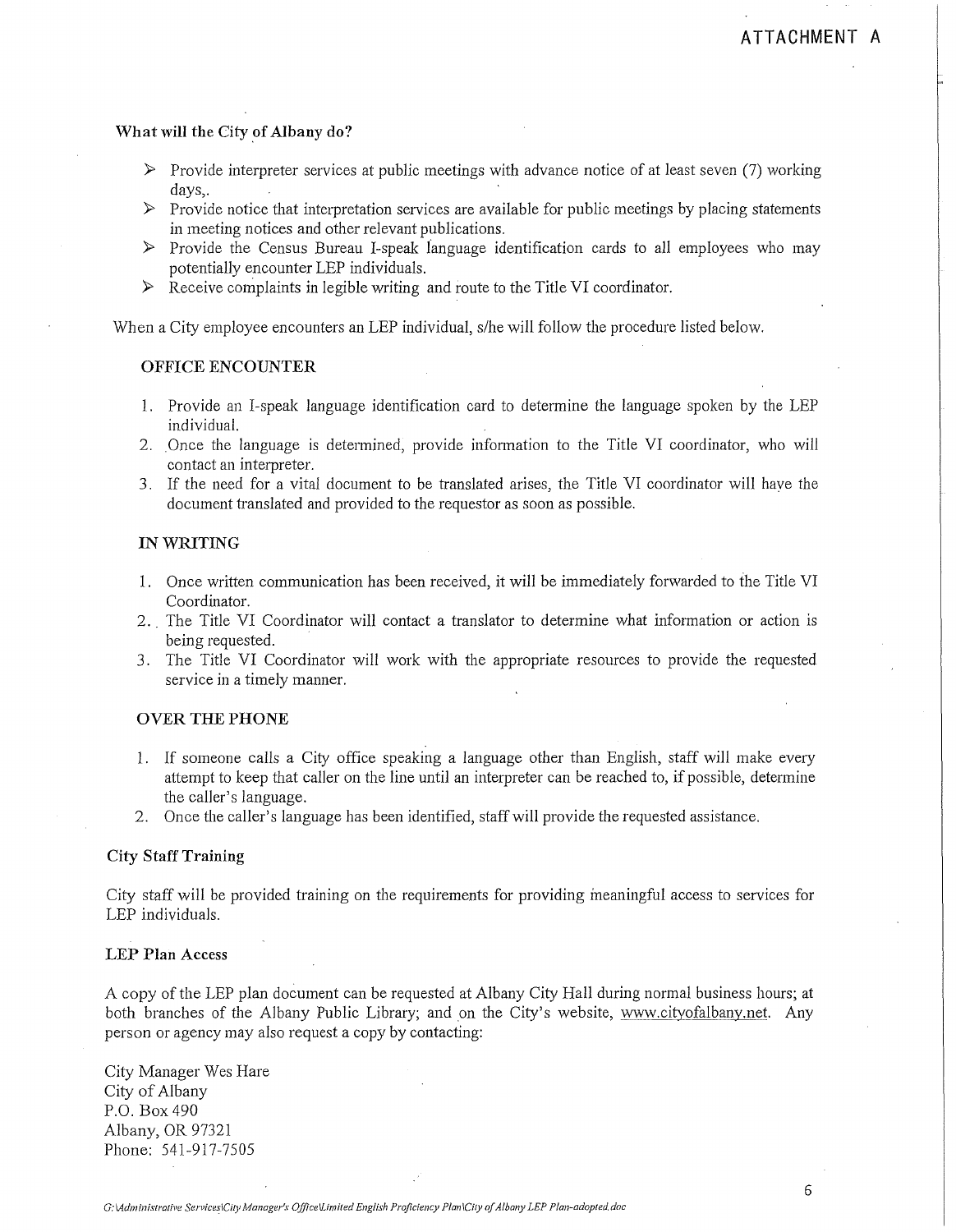**Contract Contract** 

 $\sim 100$  km  $^{-1}$ 

المحجم مداد والمدافعات والداما

 $\mathcal{L}$ 

| 1. Arabic                 |
|---------------------------|
| 2. Armenian               |
| 3. Bengali                |
| 4. Cambodian              |
| 5. Chamorro               |
| 6. Simplified<br>Chinese  |
| 7. Traditional<br>Chinese |
| 8.Croatian                |
| 9. Czech                  |
| 10. Dutch                 |
| 11. English               |
| 12. Farsi<br>7            |
|                           |

 $\epsilon$ 

 $\bar{\gamma}$  $\bar{z}$ 

 $\cdot$ 

 $\sim$  100  $\mu$  $\sim 100$  الجامع الحاربية المتحدث

 $\mathbf{r}$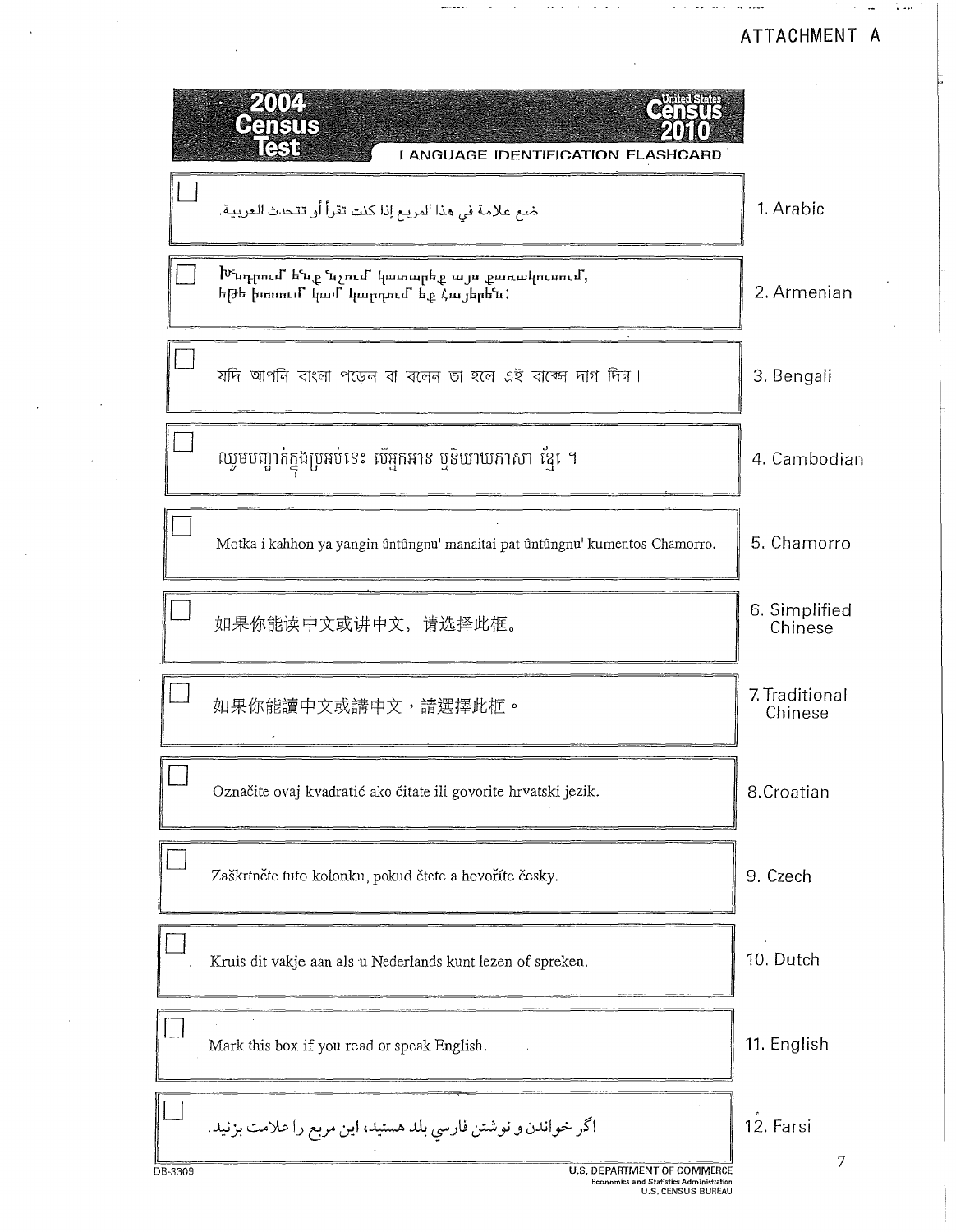مسوالوس المناوبات

|         | Cocher ici si vous lisez ou parlez le français.                                         | 13. French            |
|---------|-----------------------------------------------------------------------------------------|-----------------------|
|         | Kreuzen Sie dieses Kästchen an, wenn Sie Deutsch lesen oder sprechen.                   | 14. German            |
|         | Σημειώστε αυτό το πλαίσιο αν διαβάζετε ή μιλάτε Ελληνικά.                               | 15. Greek             |
|         | Make kazye sa a si ou li oswa ou pale kreyòl ayisyen.                                   | 16. Haitian<br>Creole |
|         | अगर आप हिन्दी बोलते या पढ़ सकते हों तो इस बक्स पर चिह्न लगाएँ।                          | 17. Hindi             |
|         | Kos lub voj no yog koj paub twm thiab hais lus Hmoob.                                   | 18. Hmong             |
|         | Jelölje meg ezt a kockát, ha megérti vagy beszéli a magyar nyelvet.                     | 19. Hungarian         |
|         | Markaam daytoy nga kahon no makabasa wenno makasaoka iti Ilocano.                       | 20. Ilocano           |
|         | Marchi questa casella se legge o parla italiano.                                        | 21. Italian           |
|         | 日本語を読んだり、話せる場合はここに印を付けてください。                                                            | 22. Japanese          |
|         | 한국어를 읽거나 말할 수 있으면 이 칸에 표시하십시오.                                                          | 23. Korean            |
|         | ี ใช้หมายใส่อุ่อาบี้ ก้าท่ามอ่ามຫຼືปากผาสาลาว .                                         | 24. Laotian           |
|         | Prosimy o zaznaczenie tego kwadratu, jeżeli posługuje się Pan/Pani<br>językiem polskim. | 25. Polish            |
| DB-3309 | U.S. DEPARTMENT OF COMMERCE                                                             | 8                     |

 $\rightarrow$  -  $\rightarrow$  -  $\rightarrow$ 

 $\sim$ 

 $\overline{a}$ 

 $\sim$   $\sim$ 

 $\sim$ 

 $\sim$  100  $\sim$  100  $\sim$ 

 $\bar{z}$ 

 $\sim$